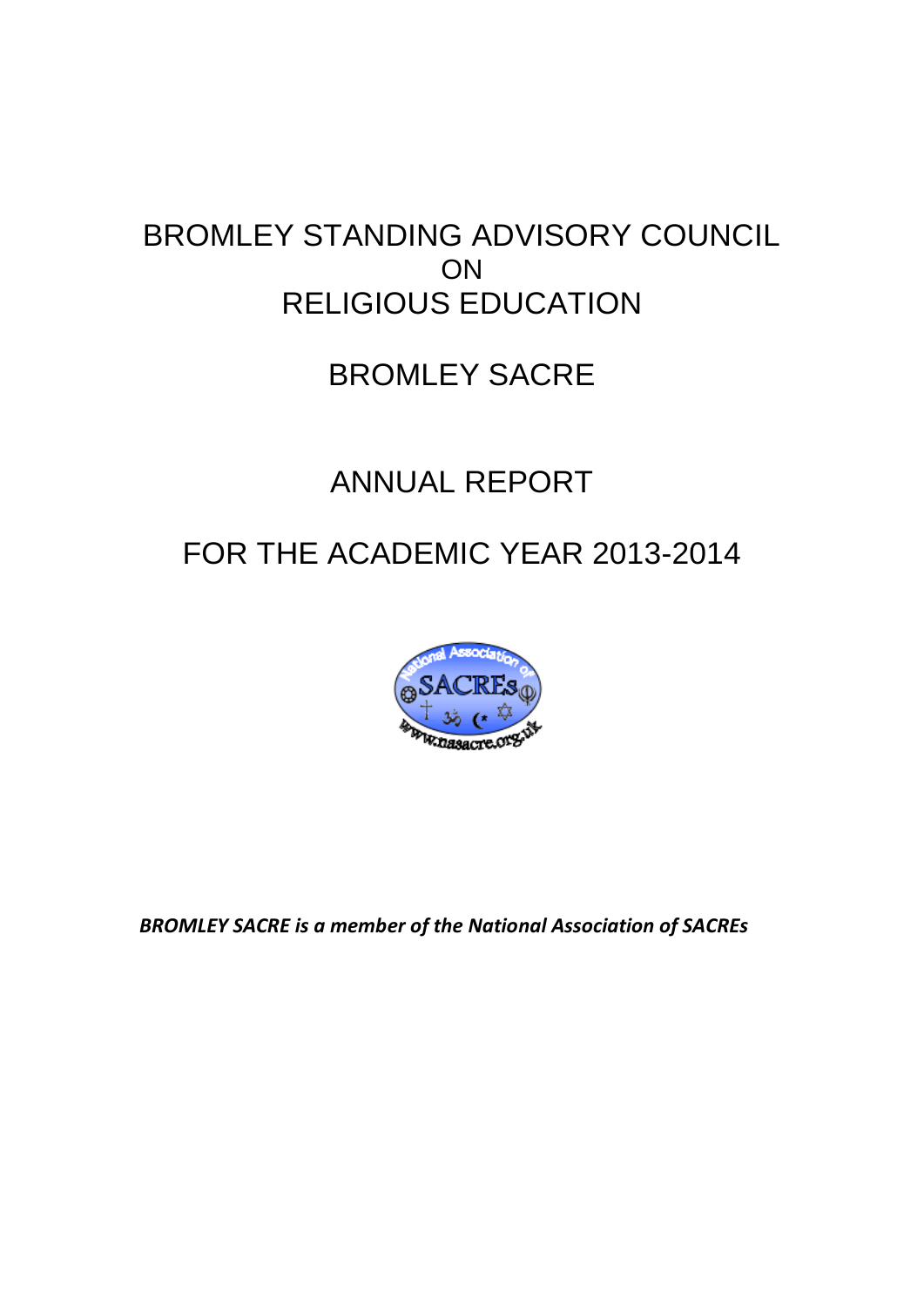# **Introduction to the Annual Report 2013-14.**

**Bromley Standing Advisory Council on Religious Education (SACRE)**

The legal responsibilities of the LEA are to:

- Ensure that there is a SACRE  $\bullet$
- Ensure all four committees are represented on SACRE  $\bullet$
- Ensure there is an Agreed Syllabus which is reviewed at least once every five  $\bullet$ years
- Ensure that support is in place for SACRE to enable it to discharge its responsibilities
- $\bullet$ Take note and respond to any advice it receives from SACRE
- Reference to SACREs from the LEA may include advice on the methods of teaching, the choice of teaching material and the provision of teacher training.

The SACRE must:

- Publish an annual report of its work and send this to the DFE and NASACRE
- Consider requests for determinations on collective worship when required
- Advise the LEA upon such matters as collective worship and the religious education to be given in accordance with an agreed syllabus.

The SACRE is also likely to

- Monitor the provision for both RE and Collective Worship
- Provide support and advice on RE and Collective Worship to schools

Every Local Authority is required to have a SACRE which is made up of four groups, Faith representatives, The Church of England, Teachers and Councillors. The committee should reflect the make up of the community.

A SACRE can also require the local authority to review its current agreed syllabus for RE (s.391(3)) and must consider applications made by a head teacher to alter the requirement for collective worship in his/her school to be wholly or mainly of a broadly Christian character for some or all of the pupils in that school (a 'determination') (s.394(1)).

The content of a SACRE's annual report should, as a minimum, indicate how each of the functions has been discharged during the reporting year. Such a report can inform developments in RE and collective worship, both locally and nationally, and can be a highly effective engine for school improvement. The Bromley SACRE annual report includes a table of the self evaluation results of the SACRE, using the NASACRE self-evaluation tool and an account of the Islam competition prize giving event.

# **Contacts:**

Mrs Christine Reeks Mrs Penny Smith-Orr Bromley Council 020 8653 8606 christine.reeks@bromley.gov.uk

**Clerk to SACRE** Religious Education Consultant 020 8461 7638 **penny.smith-orr@bromley.gov.uk**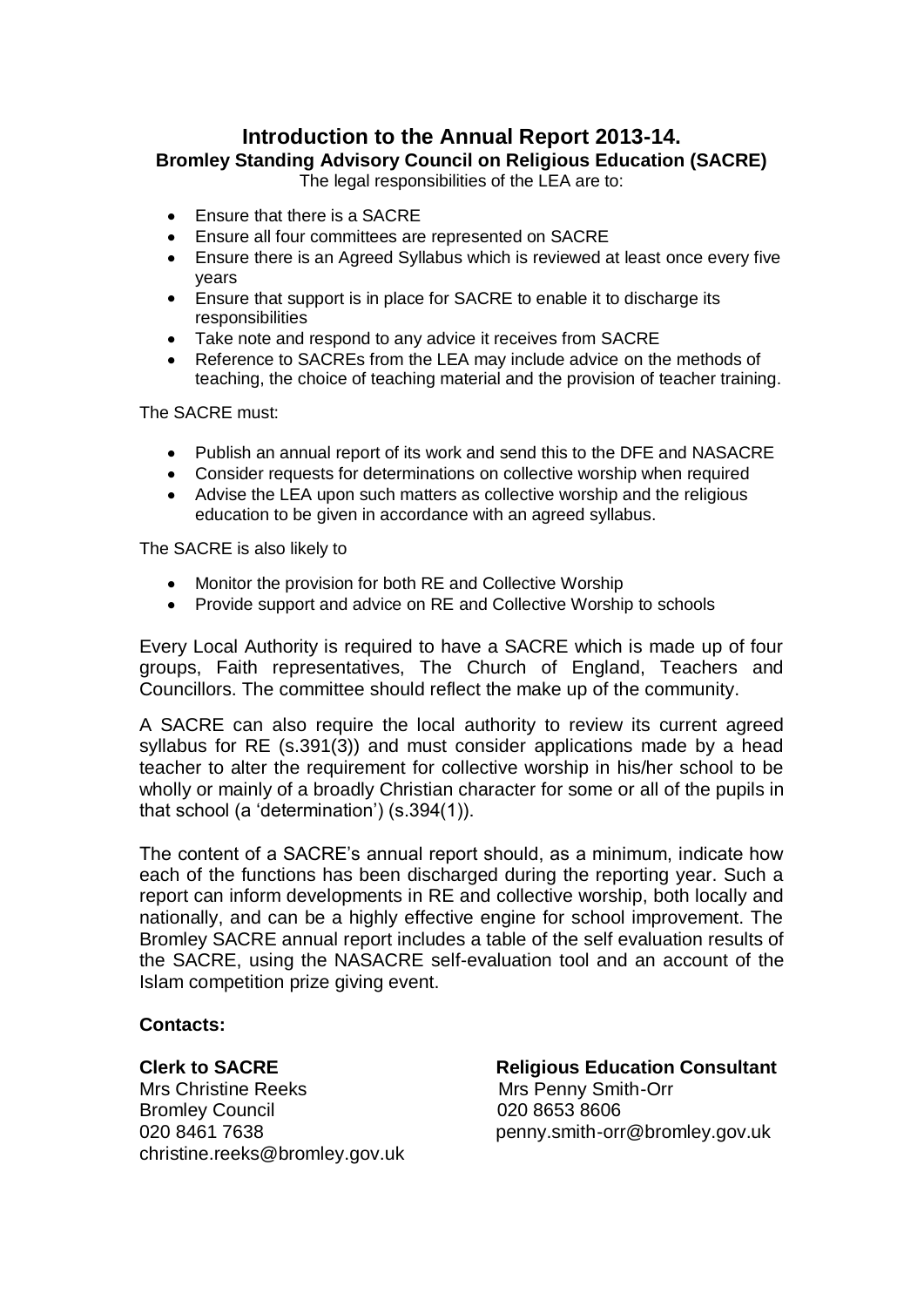# SACRE Membership

Committee A

# **Christian and other religious denominations**

Mrs Edlene Whitman Free Church Mr S Gupta **Hindu** Mr S Mahmood Muslim Mr S Riat Sikh Mr Ray Hagley Free Church Mrs S Polydorou Humanist Co-opted Mrs Patricia Colling Roman Catholic Mrs Samantha Barnett Jewish

# **Committee B**

## **Church of England Representatives**

Mr C Town Revd. S Varney Mrs Virginia Corbyn Revd. R Bristow (Chair from Summer Term 2014)

# **Committee C**

## **Teacher Representatives**

Mr Jed Stone Mrs Fiona Hawkes Mrs Jackie Tranchina Ms E Honey Mrs Arlene Fane

# **Committee D**

#### **LEA Representatives as at July 2013**

Cllr R Adams Cllr S Carr Cllr. R Charsley Cllr D Jefferys Cllr Mrs A Manning (Chair until May 2014) Cllr G Norrie Cllr K Lymer

# **Officers**

Mrs P Smith-Orr - RE Consultant Mrs Christine Reeks – Clerk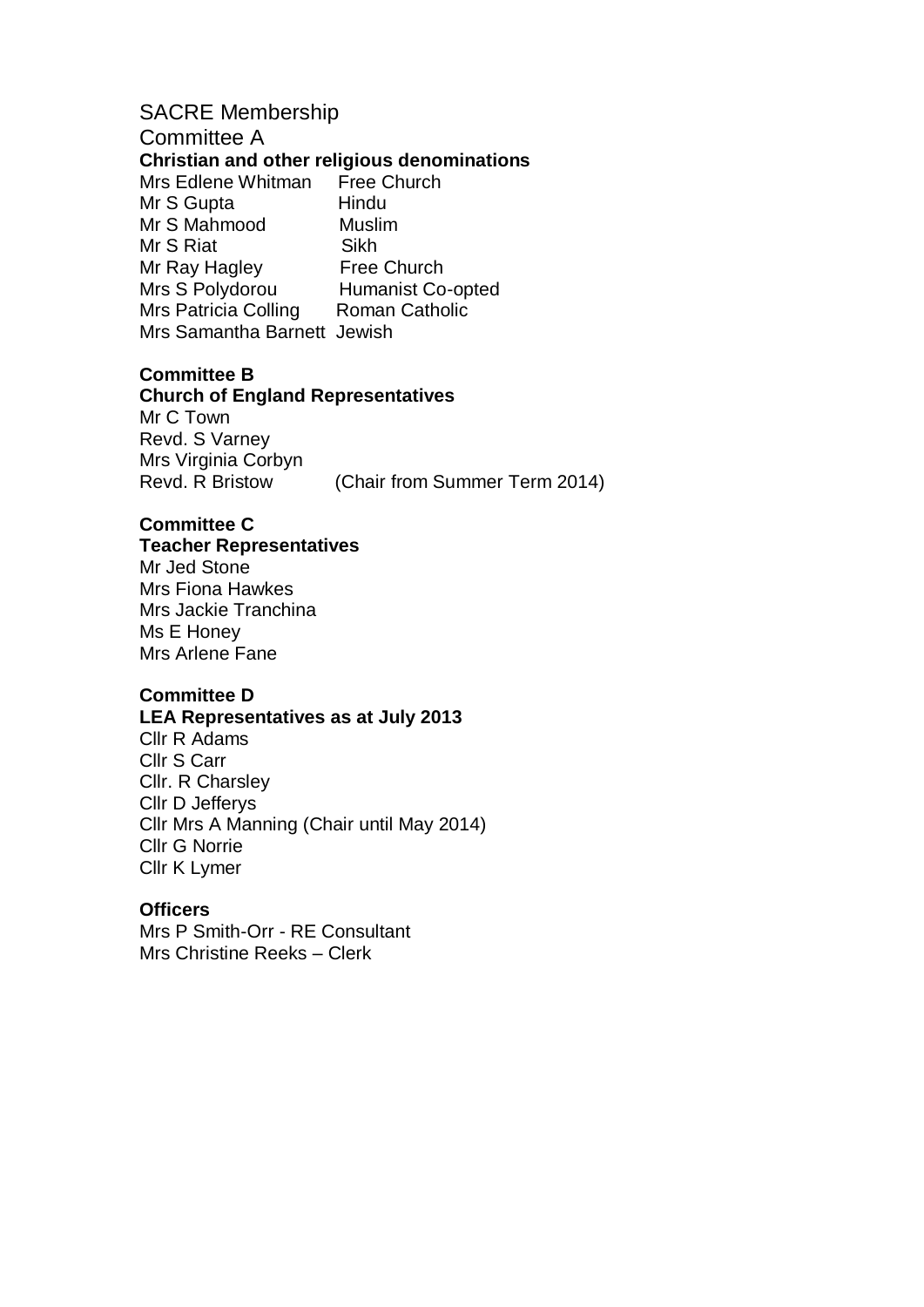# **Overview**

This report covers the academic year 2013-2014, three meetings of SACRE were held on the following occasions;

6<sup>th</sup> November 2013 at Bromley Civic Centre 12<sup>th</sup> March 2014 at Bromley Civic Centre 1<sup>st</sup> July 2014 at Bromley Civic Centre

All the work of Bromley SACRE is done with the aim of raising achievement in RE and improving the quality of teaching and learning, to improve the provision and quality of Collective Worship and to help promote pupils' spiritual, moral, social and cultural development.

In addition to the normal work of SACRE this year, the priorities of Bromley SACRE have been;

- To further develop members understanding of religious education in schools
- To finish and launch the new Agreed syllabus

# **Section 1 Standards and Quality of Provision of Religious Education:**

# **Religious Education (RE) provision across the LA and Quality of learning and teaching.**

Almost all the schools in Bromley are now Academies but the Council has a good relationship with these and teacher members of SACRE come from Academies. It is difficult to completely ensure that RE is being taught as although the SACRE has a remit to monitor the provision of religious education it has no actual powers to demand the right to monitor. The RE Consultant is available to answer questions by email and telephone and the coordinator meetings and requests for information help to build up a picture of RE and Collective worship (CW) in Bromley schools. It is the practice of Bromley SACRE to conduct two visits each term to schools to offer support to the RE Coordinator and to allow members to see religious education being taught and to see Collective Worship in the school. During this year members and the RE Consultant visited ;Darrick Wood Secondary, Bishop Justus C of E Secondary, Cudham C of E Primary, Valley Primary, Clare House, Keston C of E Primary. An aide memoire was devised for members to better understand and comment on what they see on the school visits. During the year the RE Consultant held three RE coordinator meetings allowing Coordinators to share good practice and ideas and a course on 'teaching other faiths' was held in June. During one SACRE meeting there was a presentation on TrueTube and information on this resource was sent to schools. Members also spent time at the Church Schools Festival, held in Bromley Town this year, and were impressed by all the activities on offer.

# **Public Examinations**

The public examination results give information on standards and are provided for SACRE by the LA and include Academies. All results at this stage are still provisional.

Once again the results for Bromley schools are good and above the national average for full course GCSE. All schools except for the Priory entered many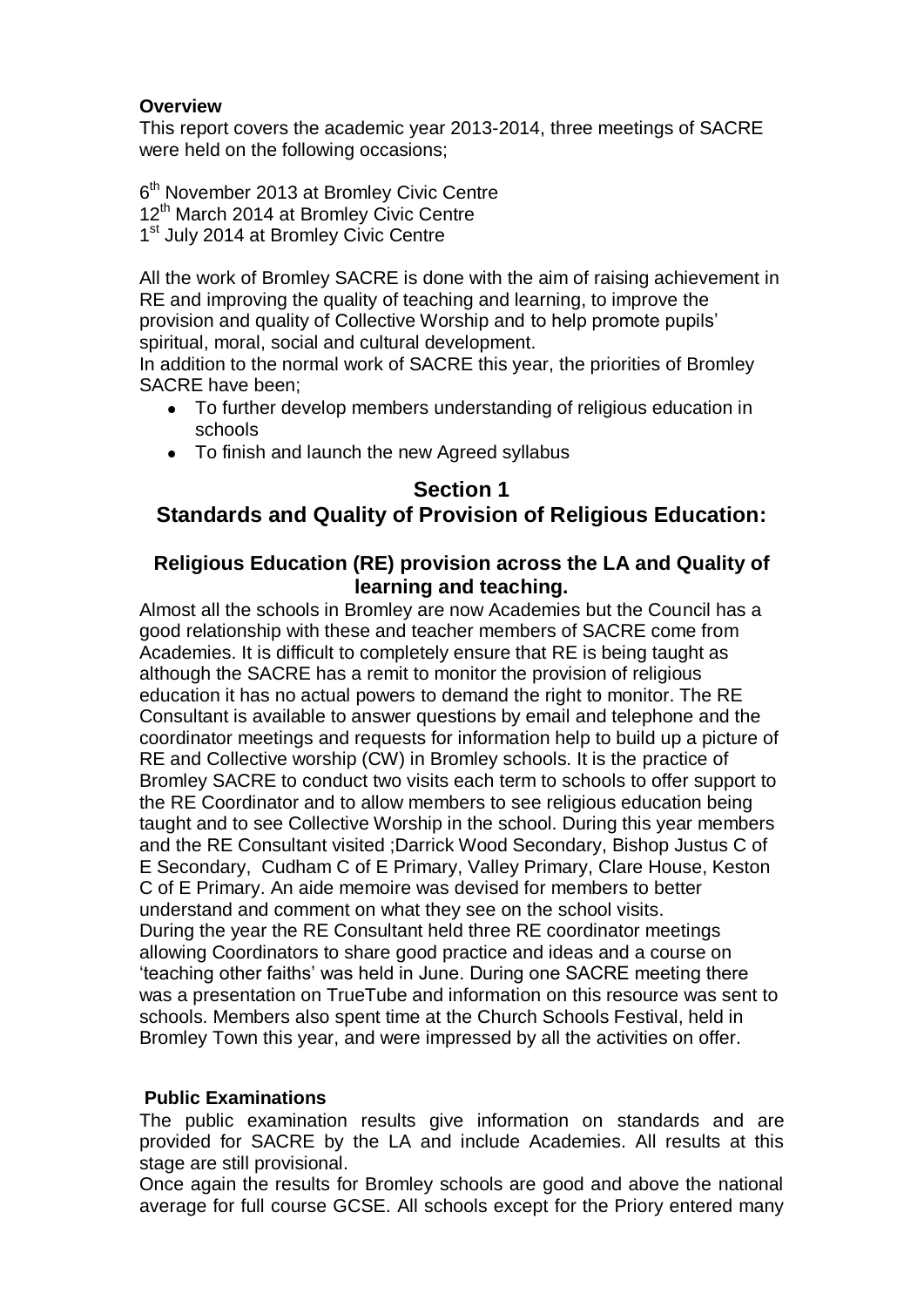more pupils than in past years sometimes up by more than one hundred pupils, this is probably because the GCSE short course is now not being used as a measure of a schools performance and the results are not available nationally.

In A level Religious Studies the results were good for both AS and A2 level with more pupils being entered for the AS levels. 26% of pupils taking the AS level exam gained an A8-B grade and 56% of pupils entered in Bromley for the A2 level RS gained A\*-B grades. All the results in Bromley are well above the National Average results which is a credit to the teachers in KS4 and KS5.

| Year of     | Number of      | Number of      | <b>Bromley</b>   | <b>Schools</b>   |  |
|-------------|----------------|----------------|------------------|------------------|--|
| examination | <b>Bromley</b> | <b>Bromley</b> | schools: %       | nationally: %    |  |
|             | schools        | Candidates     | of students      |                  |  |
|             |                |                | with $A^*$ - $C$ | with $A^*$ - $C$ |  |
| 2011        | 12             | 1082           | 85.8             | 73.3             |  |
| 2012        | 15             | 1466           | 80.8             | 74               |  |
| 2013        | 13             | 1748           | 80.6             | 73.5             |  |
| 2014        | 16             | 1975           | 75%              | 71%              |  |

# **GCSE Full Course in Religious Studies 2011-2014**

**SCHOOLS** (no. of pupils)**:** Bishop Justus (162), Beaverwood (108) Bullers Wood (158) Coopers (48) Darrick Wood (241),Harris Academy Beckenham (27) Harris Academy Bromley (168 ) Hayes (217), Kemnal technology College (143) Langley Park Boys (34), Langley Park Girls (69), Newstead Wood (136), Ravens Wood (192), St Olaves and St Saviours (2) The Priory (79), The Ravensbourne (191)

# **AS Level in Religious Studies 2011-2014**

| Year of<br>examination | Number of<br><b>Bromley</b><br>schools | Number of<br><b>Bromley</b><br>Candidates | % Bromley<br>students with<br>grades A-E | % students<br>nationally with<br>grades A-E |
|------------------------|----------------------------------------|-------------------------------------------|------------------------------------------|---------------------------------------------|
| 2011                   | 10                                     | 31                                        | 90.3                                     |                                             |
| 2012                   | 13                                     | 52                                        | 96.2                                     | 64.5                                        |
| 2013                   | 13                                     | 54                                        | 87.3                                     |                                             |
| 2014                   | 12                                     | 58                                        | 95                                       | 86                                          |

**SCHOOLS** (no. of pupils): Beaverwood (2) Bishop Justus (7) Bromley College (12) Bullers Wood (8) Darrick Wood (5), Kemnal (1) Hayes (4), Langley Park Boys (9) Langley Park Girls (1), Newstead wood (3) Ravens Wood (4) St Olaves & St Saviours (2)

# **A level in Religious Studies 2011-2014**

| Year of<br>examination | Number of<br><b>Bromley</b><br>schools | Number of<br><b>Bromley</b><br>Candidates | % Bromley<br>students<br>grades A-E | % students<br>nationally<br>grades<br>$A-E$ |
|------------------------|----------------------------------------|-------------------------------------------|-------------------------------------|---------------------------------------------|
| 2011                   | 10                                     | 142                                       | 100                                 | 80.4                                        |
| 2012                   | 13                                     | 120                                       | 100                                 | 80.6                                        |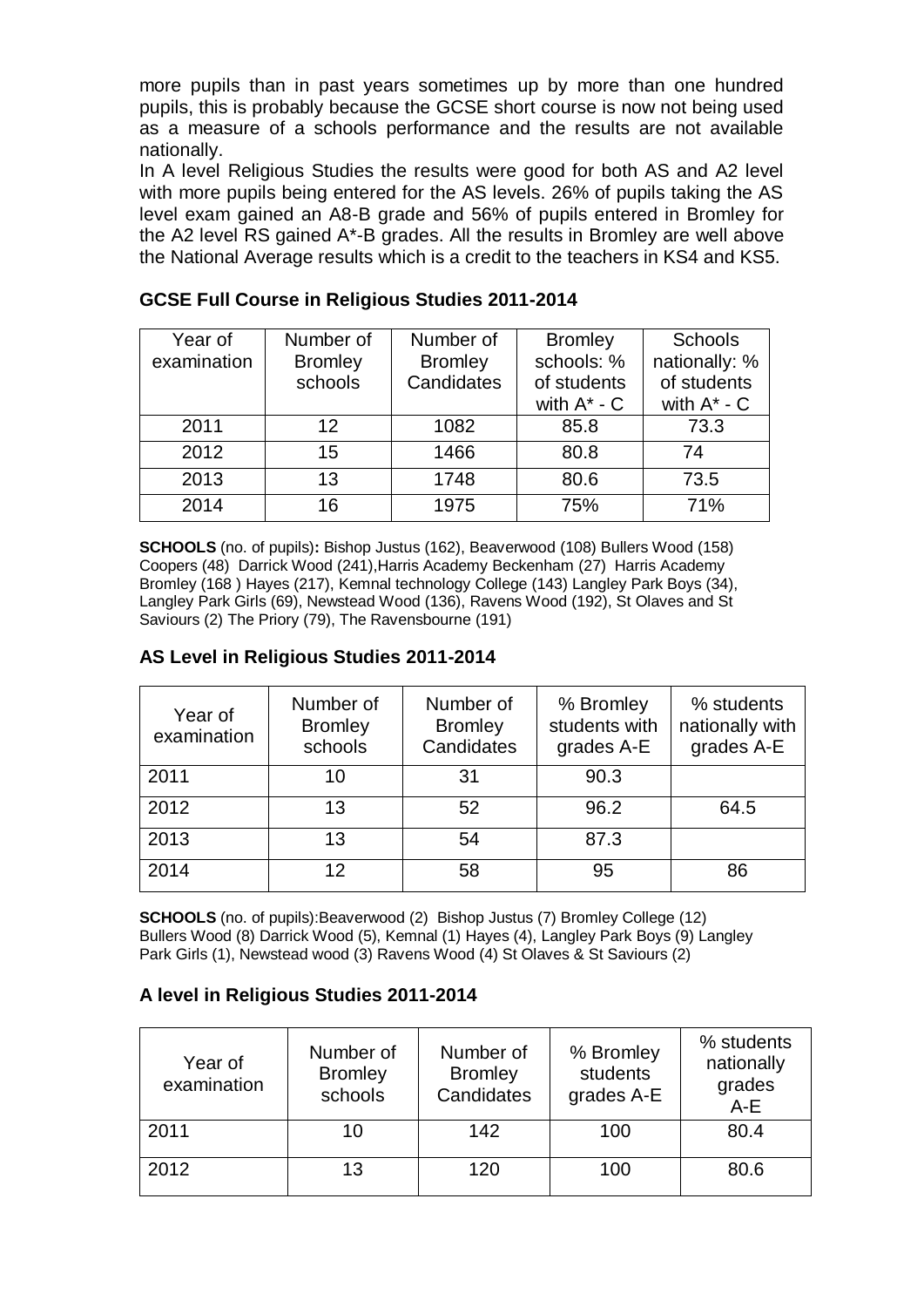| 2013 | 4       | 141 | 100 |    |
|------|---------|-----|-----|----|
| 2014 | 12<br>◡ | 136 | 100 | 99 |

**SCHOOLS** (no. of pupils)**:** Beaverwood (6) Bishop Justus (14**)**, Bromley College (3) Bullers Wood (16), Darrick Wood (7), Harris Academy Bromley (6) Hayes (19), Langley Park Boys (13), Langley Park Girls (7), Newstead Wood (34), Ravens Wood (4), St Saviours and St Olave's (3), The Ravensbourne (5)

#### **Quality of leadership and management, including the provision and management of resources.**

There is mostly strong support for RE in schools in the borough and SACRE is well respected. Most coordinators report that they are well supported in schools and new coordinators often request a visit from the Consultant to help them get started in their role. Some Bromley schools have recently signed up to the Croydon Faith Education Resources library and many schools have purchased resources and use the internet to good effect. The new syllabus cd has a number of pages of resources to assist in teaching the suggested activities. The Bromley SACRE page on Fronter also has a number of resources and the syllabus can be found on it and on the Council website along with the Collective Worship guidance document.

## **Recruitment and retention of skilled specialist RE staff**.

SACRE has little knowledge of this aspect. Many more Primary RE coordinators are reporting that RE is carried out by teaching assistants or cover teachers during planning time. Within the Secondary schools there is usually more than one RE specialist, with a number of schools having all RE taught by specialists.

**Relations with academies and other non-LA maintained schools** All the Secondary schools in Bromley are now academies which have mainly retained the same RE staff and members of the teacher group on SACRE include teachers from academies. It is unfortunate that many of the academy RE coordinators are not able to attend the coordinators network meetings as they have their own cluster meetings, this means that they are not able to access new information and national updates.

# **Section 2: Management of SACRE and Partnership with the LA and other stakeholders**

Three meetings per year are held at the Civic Centre, this year one meeting was inquorate, the meeting took place and the discussion was ratified at the following quorate meeting. The clerk to SACRE, both for administration and minute taker at meetings, was Mrs Christine Reeks. Due to reorganisation and new systems within Bromley Council the RE consultant went through a process of reemployment and the number of days for SACRE work was reduced from 35 to 20 during this year. A development plan is produced for SACRE each year aligned with the financial year of the council, this year a small working party met to discuss which parts of the work would be removed and regretfully this has necessitated the disbanding of the Youth SACRE. The Head of Schools and Early Years Commissioning and Quality Assurance from the Councils Education Department has attend the pre meeting of SACRE and also attends the main meeting when there is an item that requires this. The RE Consultant spent time updating the Bromley SACRE page on the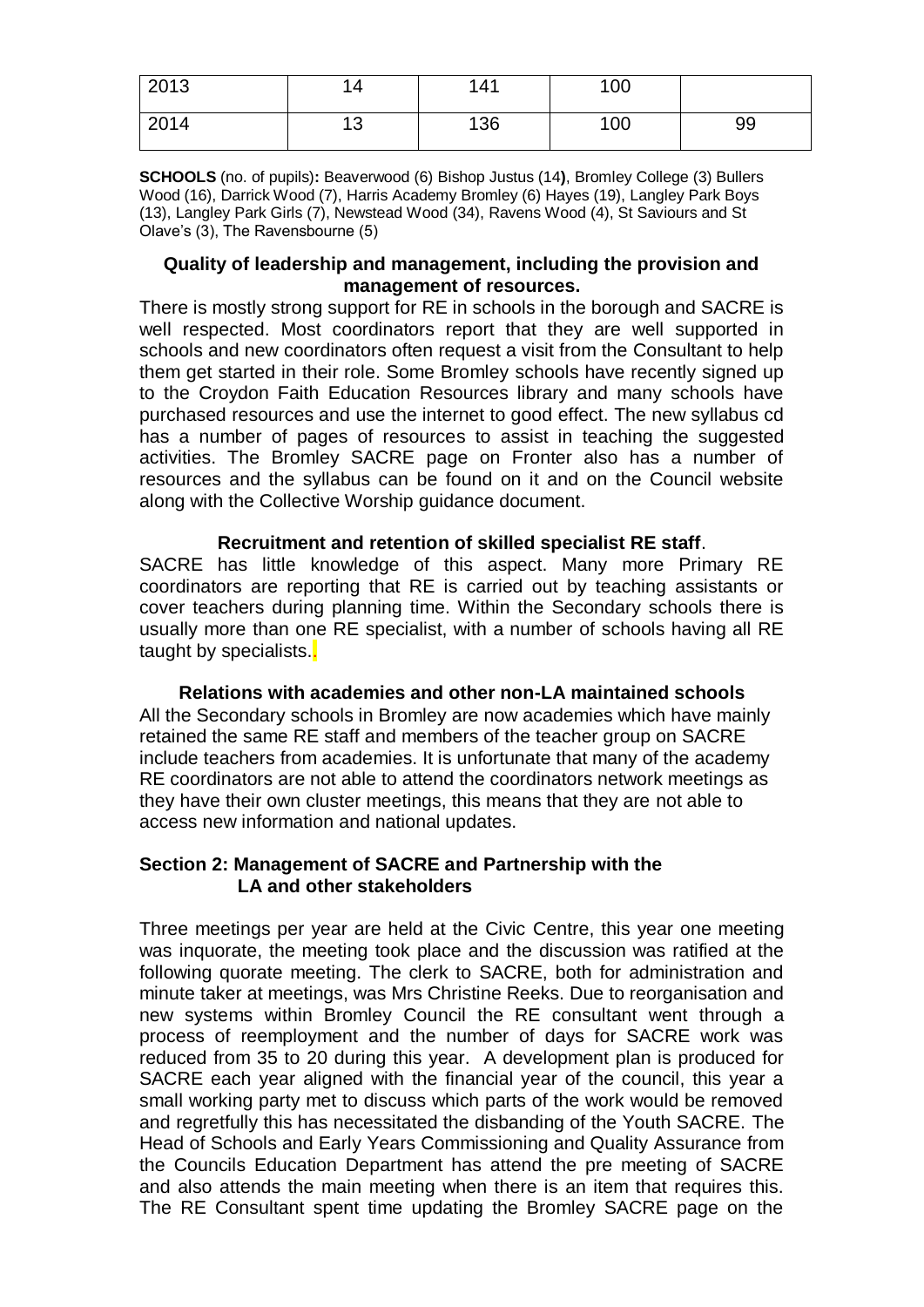Fronter system for teachers to access resources and information on Bromley SACRE. Teachers and head teachers also frequently email with questions or asking for advice.

Bromley SACRE is a member of the National Association of SACREs.

The Chair and the RE Consultant attended the AGM of NASACRE in London in May, the Muslim representative also attended and made a presentation on the value of the annual competition in Bromley on the true meaning of Islam which was very well received. The presentation was shown at the next meeting of SACRE and a report on the results of this year's competition can be found at the end of this report. During meetings issues of the future of RE, taking RE forward in Bromley, the All Party Parliamentary Group for RE and the new RE Quality Mark were also debated, The Bromley SACRE members heard about the All Party Parliamentary Group on RE and work on the value of SACRE and the importance to community of religious education.

## **Section 3: The Effectiveness of the Locally Agreed Syllabus**

The new syllabus now has units for the six main religions and also thematic units for each key stage. There are also a large number of resources incorporated into the finished CD. Due to changes in Bromley Council and the need to do extra work on Key Stage 3 there was a hold up and the launch of the Syllabus was postponed until November 2013. The drafts of the National RE Review (launched in October 2013) were seen by the RE Consultant who made sure that national guidance was incorporated into the new syllabus. Almost all of the schools in the Borough of Bromley are now academies, the aim is that all will be so by September 2015, and no longer under control of the council. The new Bromley syllabus was launched at an event in the Civic Centre in November 2013 attended by the Mayor of Bromley, our retired Chair, Martin Sweet who spoke about The Importance of RE in the 21<sup>st</sup> Century, and three quarters of Bromley schools were represented. The CD of the syllabus was subsequently sent to all the remaining schools including Academies and Independent schools. The new syllabus introduced more religions into KS1 and KS2 and included some new Theme units. The KS3 part was also updated to accommodate the fact that pupils will have been introduced to all the major religions by the time they leave Primary School. From feedback received the new syllabus is now being used by most schools whether academy or maintained, this will be a priority to investigate usage during the next year once it is embedded in schools.

This new syllabus has been praised by teachers as being more inclusive and comprehensive than the previous syllabus. A priority for the coming year will be to make sure that the syllabus is embedded in schools and being used effectively.

#### **Section 4: Collective worship**

On visits to schools members are able to view Collective worship and this gives information as to how it is conducted in schools. It has to be said that more often than not the pupils are given a thought to reflect on rather than a prayer. Bromley guidance with ideas and suggestions for quality collective worship is still on the Fronter system accessed by schools and is available as a hard copy for schools who request this.

There have been no determinations regarding collective worship this year.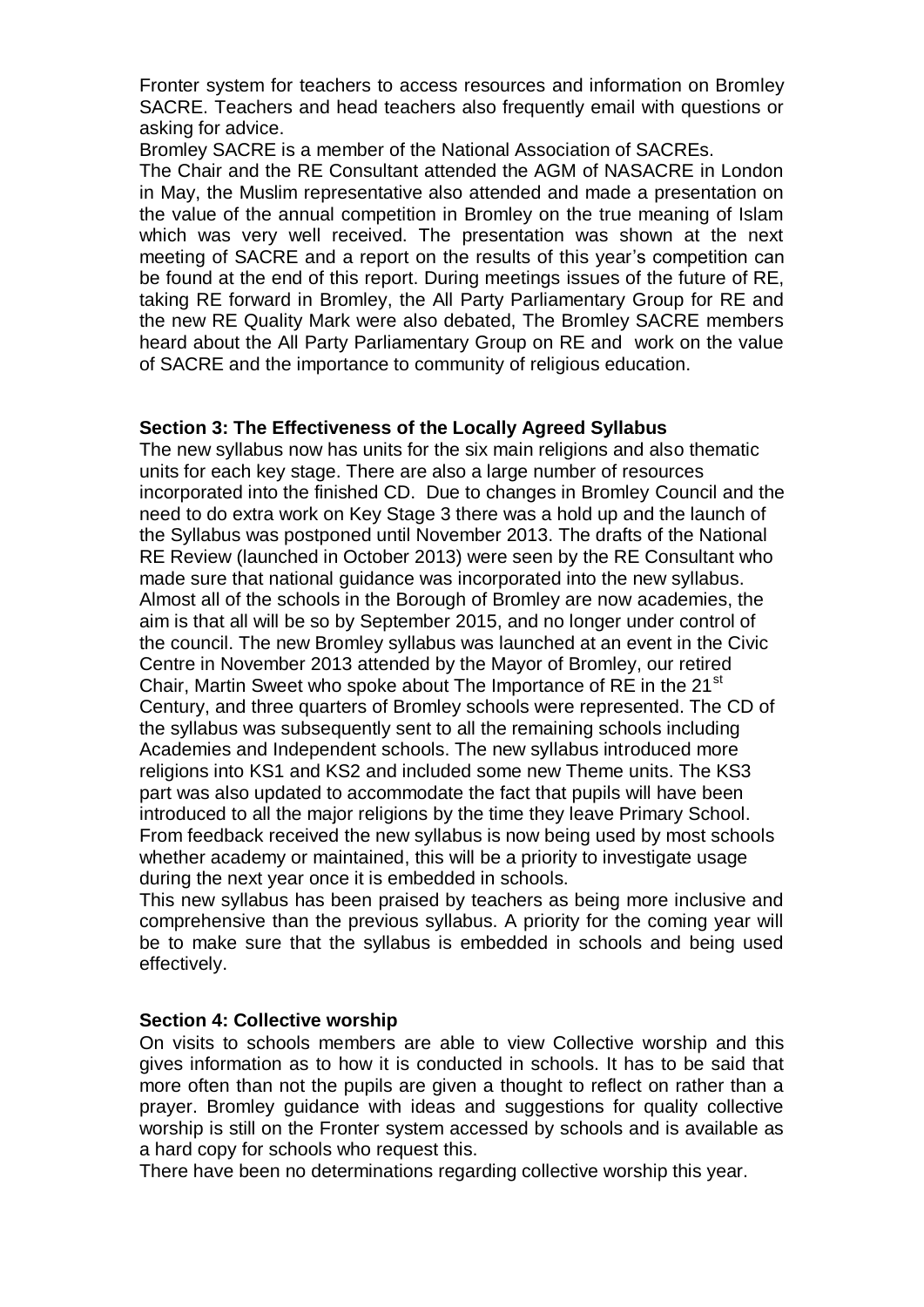## **Section 5: Contribution of SACRE to promoting cohesion across the Community**

The Borough of Bromley continues to be less religiously diverse than other London boroughs; however the SACRE committee is largely representative of the groups found in Bromley.

The Muslim representative once again organised the annual competition for schools on the 'True Meaning of Islam' and this year six schools entered. A report on the prize giving event in Darul Uloom School in Chislehurst, a report is to be found in Appendix 2 below.

Members of the committee are involved in interfaith activities in Bromley. The Consultant works with other SACREs which supports the information available to the committee. Members of SACRE were invited to a morning conference with an interfaith agenda during the spring. The subject was 'A multifaith partnership approach to major incidents in Bromley' and this was subsequently discussed at our meeting.

SACRE is given little information about, or contact with, wider LA initiatives linked to the promotion of community cohesion.



# **The True Meaning of Islam Competition Summary of Projects 2013**

As a member of the Standing Advisory Council for Religious Education (SACRE), I am proud to be part of a team working within the Borough of Bromley to help and support religious education in schools. I am very thankful to Mufti Mustafa, the Principal of Darul Uloom, for sponsoring this competition to encourage interest in RE and, in particular, an understanding of the true meaning of Islam. This competition was organised with the support of Standing Advisory Council for Religious Education (SACRE) and the generous help of teachers from participating schools.

The title of the project set was "The True Meaning of Islam". Pupils have been asked to explain what they consider to be the essential teachings of Islam, to discuss their implications for important issues of today and to finish with a statement about what they have gained from their work.

This year 41 students aged 11 and 12 years from Farringtons, Coopers Technology, Harris Academy, Bullers Wood and Langley Park Boys have submitted projects. Most of the students have understood the basic foundations of Islam correctly and presented the key aspects of religion clearly. Almost all have documented that Islam means 'submission to Allah' and also means 'peace'. For a Muslim, obedience to Allah's commands, as embodied by the last Messenger of Allah, is the path to inner peace. They also understood that Muslims believe that the Holy Qur'an is the word of Allah in its entirety, not a single word of which has been changed since its revelation, and that it will always remain so, protected forever by Allah.

Some students have discussed terrorism and clearly documented that it has nothing to do with Islam. A few of them, mostly girls, described detailed information about Hijab.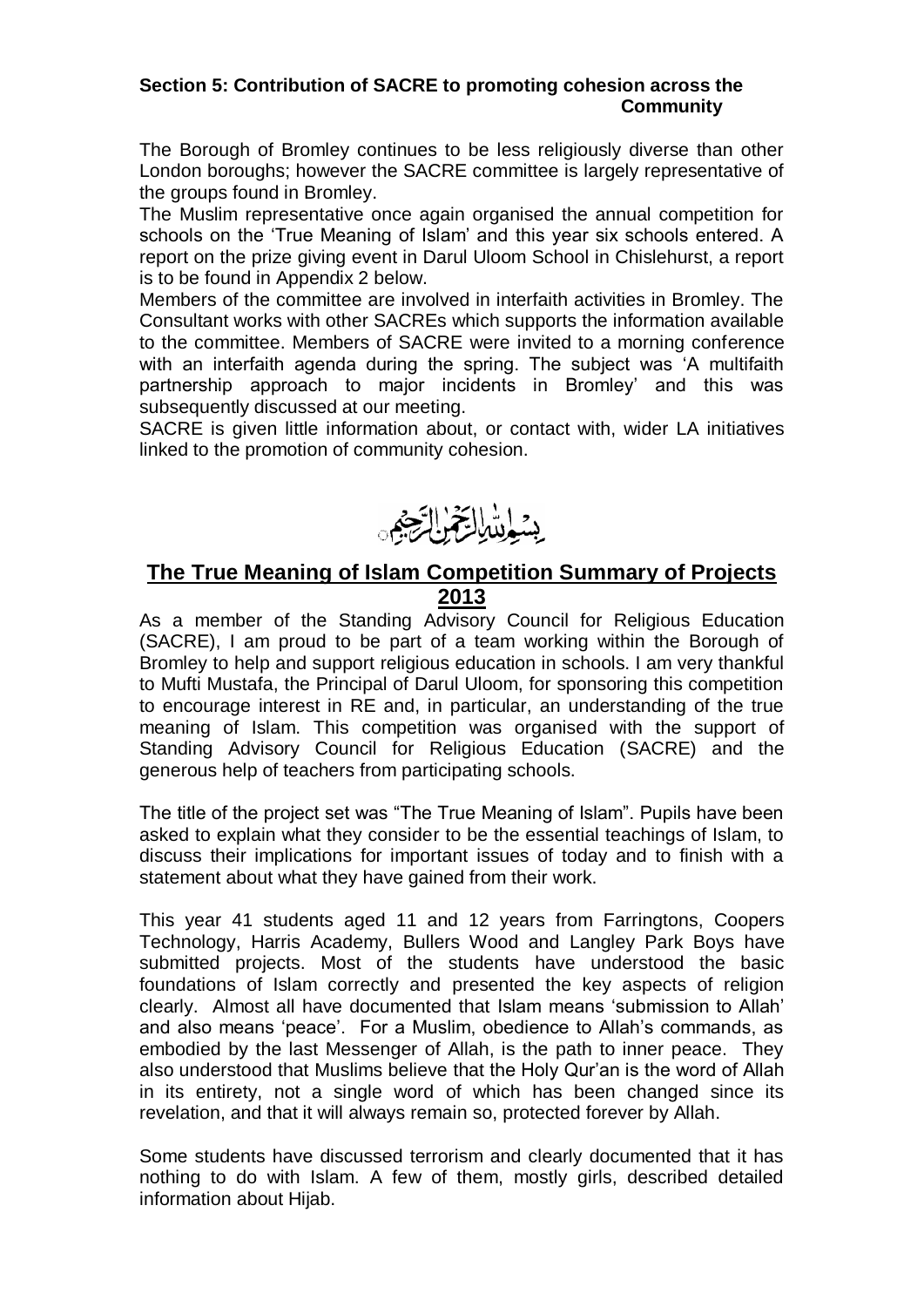Overall, the quality of projects submitted is very impressive and their presentation often innovative. The majority of the students have understood Islam and Muslims. They have presented well-researched information and have documented their findings beautifully. The snapshots, the art and decorative style of presentation are admirable.

Marking was carried out relative to the best performer who was awarded first prize for outstanding work. 75% of marks were for content including breadth of scope, accuracy and clarity of explanation and 25% of marks were for presentation and organisation of information. Marks were deducted for mistakes and inaccuracies; which includes sensitive pictures. Please note that pictures of the prophets are strictly forbidden in Islam and also that the Zakat is 2.5% of wealth not income.

This year, in addition to two first and a second prize, four third prizes, 16 consolation prizes and 18 commendations were awarded. Each participant is acknowledged by a prize of a book about Muhammad written by the late Afzalur Rahman, who was both a London school teacher and an Islamic scholar. Also, a small booklet on 'Islam' by Dr Manazir Ahsan, Director of the Islamic Foundation is to be presented. A certificate from Darul Uloom London is also provided to each student.

Mahmood, 7 November 2013